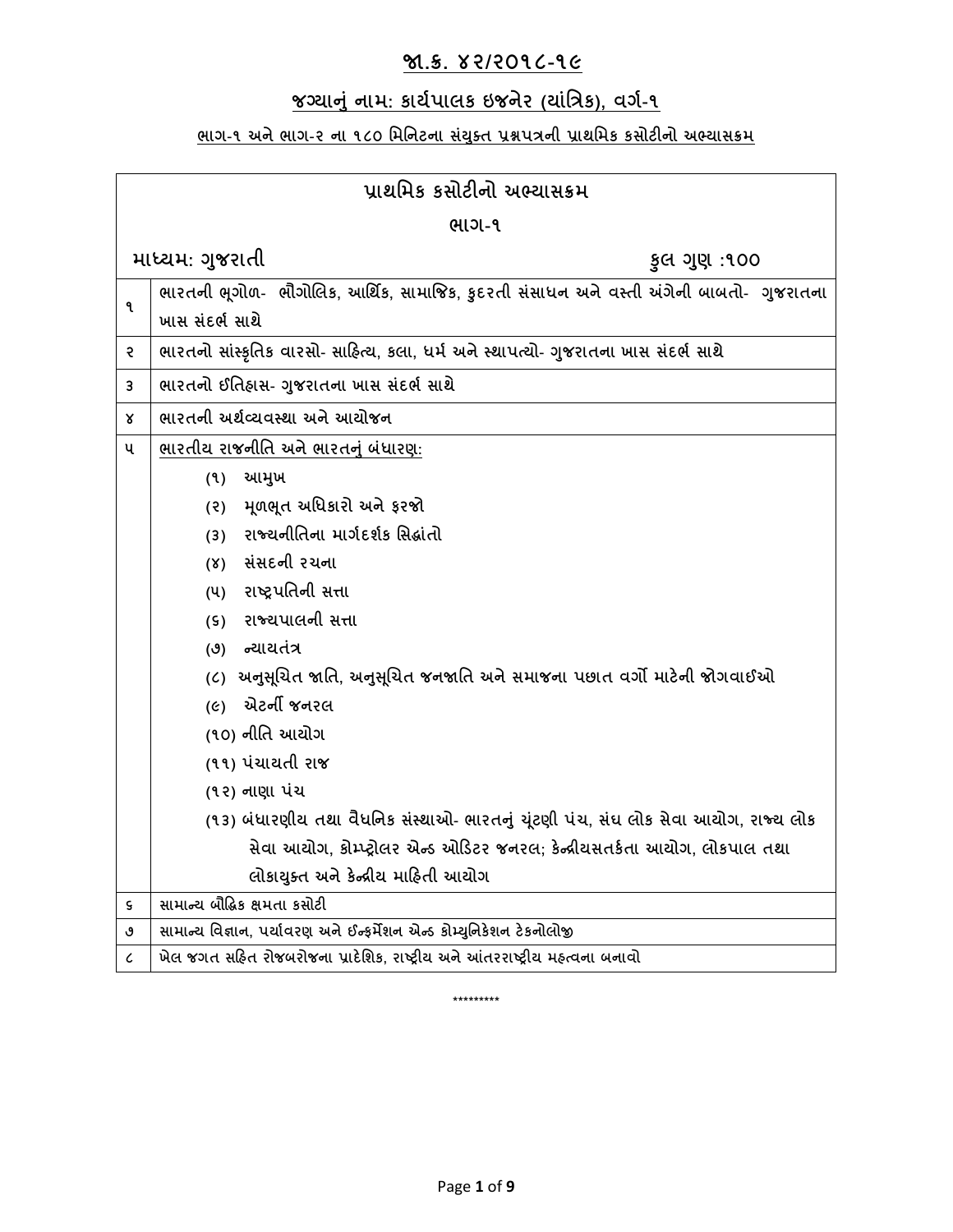| <b>Syllabus of Preliminary Test</b> |                                                                                               |  |  |  |
|-------------------------------------|-----------------------------------------------------------------------------------------------|--|--|--|
| Part-1                              |                                                                                               |  |  |  |
| Medium: Gujarati<br>Total Marks-100 |                                                                                               |  |  |  |
| 1                                   | Geography of India-Physical, Economic, Social, Natural Resources and population related       |  |  |  |
|                                     | topics- with special reference to Gujarat                                                     |  |  |  |
| $\overline{2}$                      | Cultural heritage of India-Literature, Art, Religion and Architecture- with special reference |  |  |  |
|                                     | to Gujarat                                                                                    |  |  |  |
| 3                                   | History of India with special reference to Gujarat                                            |  |  |  |
| $\overline{4}$                      | Indian Economy and Planning                                                                   |  |  |  |
| 5                                   | Indian Polity and the Constitution of India:                                                  |  |  |  |
|                                     | Preamble<br>(1)                                                                               |  |  |  |
|                                     | (2)<br><b>Fundamental Rights and Fundamental Duties</b>                                       |  |  |  |
|                                     | Directive Principles of State Policy<br>(3)                                                   |  |  |  |
|                                     | <b>Composition of Parliament</b><br>(4)                                                       |  |  |  |
|                                     | Powers of the President of India<br>(5)                                                       |  |  |  |
|                                     | Powers of Governor<br>(6)                                                                     |  |  |  |
|                                     | Judiciary<br>(7)                                                                              |  |  |  |
|                                     | Provisions for Scheduled Castes, Scheduled Tribes and backward classes of the<br>(8)          |  |  |  |
|                                     | society                                                                                       |  |  |  |
|                                     | <b>Attorney General</b><br>(9)                                                                |  |  |  |
|                                     | (10) NITIAayog                                                                                |  |  |  |
|                                     | (11) Panchayati Raj Institutions                                                              |  |  |  |
|                                     | (12) Finance Commission                                                                       |  |  |  |
|                                     | (13) Constitutional and Statutory Bodies: Election Commission of India, Union Public          |  |  |  |
|                                     | Service Commission, State Public Service Commission, Comptroller and Auditor                  |  |  |  |
|                                     | General; Central Vigilance Commission, Lokpal and Lokayukta, Central                          |  |  |  |
|                                     | <b>Information Commission</b>                                                                 |  |  |  |
|                                     |                                                                                               |  |  |  |
| $\overline{6}$                      | <b>General Mental Ability</b>                                                                 |  |  |  |
| 7                                   | General Science, Environment and Information & Communication Technology                       |  |  |  |
| 8                                   | Daily events of Regional, National and International Importance including Sports              |  |  |  |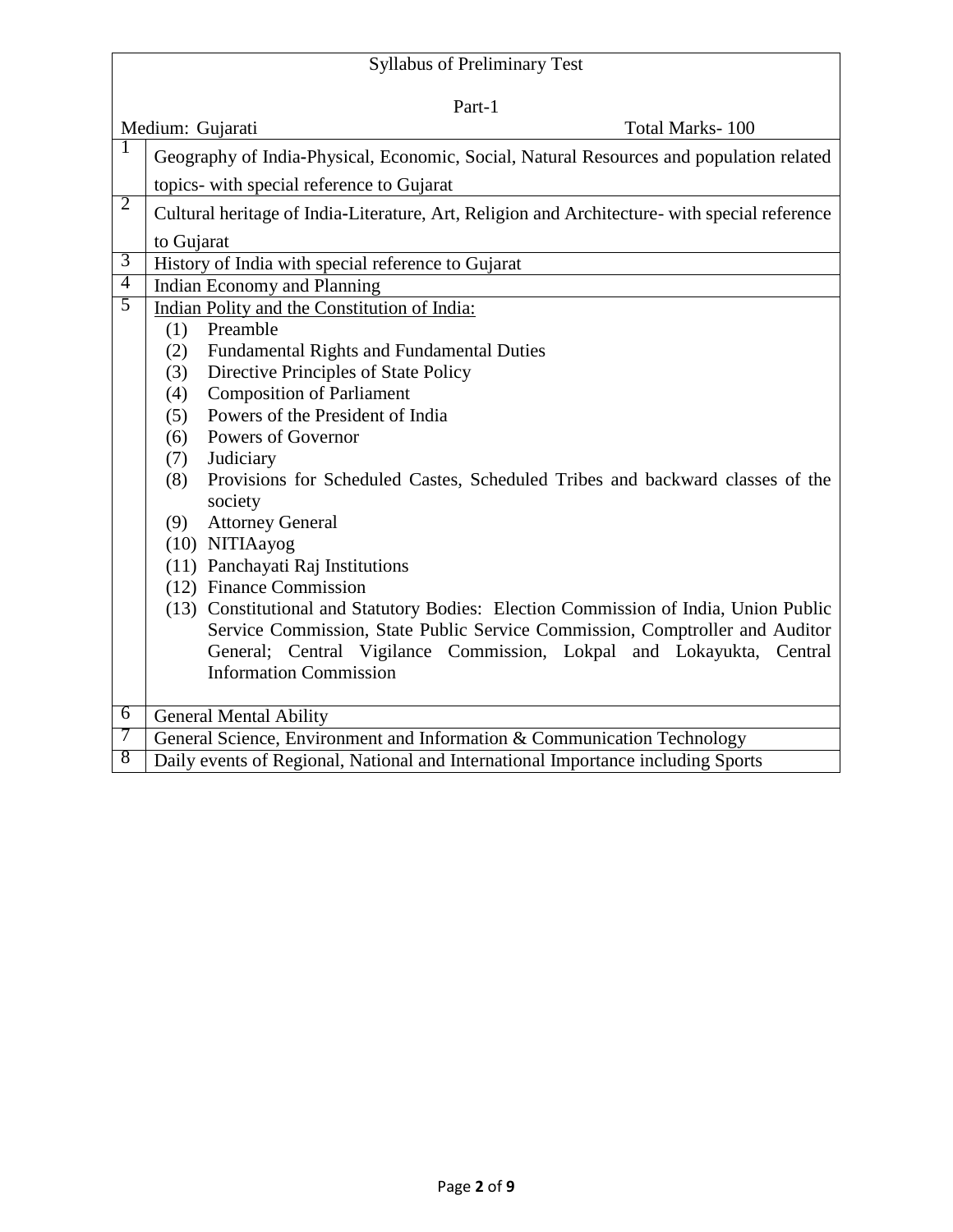### **Part-2**

# **Syllabus for the preliminary test for the recruitment on the post of Executive Engineer (Mechanical), Class-I in the Gujarat Engineering Services**

| $Marks - 200$<br>Questions $-200$ | Medium - English |  |
|-----------------------------------|------------------|--|
|-----------------------------------|------------------|--|

#### **1. THERMODYNAMICS:**

- Fundamentals- thermodynamic systems and control Volume; Thermodynamic Properties, Process and state; Exact and Inexact differentials; Work-Thermodynamic definition; Temperature, Definition of thermal equilibrium and Zeroth law; Definition of heat; Definition of Pure substance, Ideal Gases and ideal gas mixtures, Real gases and real gas mixtures, Properties of pure substances, behavior of ideal and real gases; Definitions of saturated states; Identification of states & determination of properties, Mollier's chart.
- $\triangleright$  First Law for Cyclic & Non-cyclic processes; Concept of total energy E; Various modes of energy, Internal energy and Enthalpy.
- $\triangleright$  Second law Definitions of direct and reverse heat engines; Definitions of thermal efficiency and COP; Kelvin-Planck and Clausius statements; Definition of reversible process; Internal and external irreversibility; Carnot cycle; Absolute temperature scale.
- $\triangleright$  Clausius inequality; Definition of entropy S; Evaluation of S for solids, liquids, ideal gases and ideal gas mixtures undergoing various processes; Principle of increase of entropy; Definition of Isentropic efficiency for compressors, turbines and nozzles- Irreversibility and Availability, Availability function for systems and Control volumes undergoing different processes, Lost work. Second law analysis for a control volume. Exergy balance equation and Exergy analysis.
- Thermodynamic cycles Basic Rankine cycle; Basic Brayton cycle; Basic vapor compression cycle and comparison with Carnot cycle.

#### **2. HEAT-TRANSFER:**

- $\triangleright$  Introduction to three modes of heat transfer, heat balance equation-Steady one dimensional solution for conduction heat transfer, concept of conduction and film resistances, critical insulation thickness, lumped system approximation and Biot number, heat transfer through pin fins- Two dimensional conduction solutions for both steady and unsteady heat transfer, Heissler charts.
- Heat convection, basic equations, boundary layers- Forced convection, external and internal flows- Natural convective heat transfer- Dimensionless parameters for forced and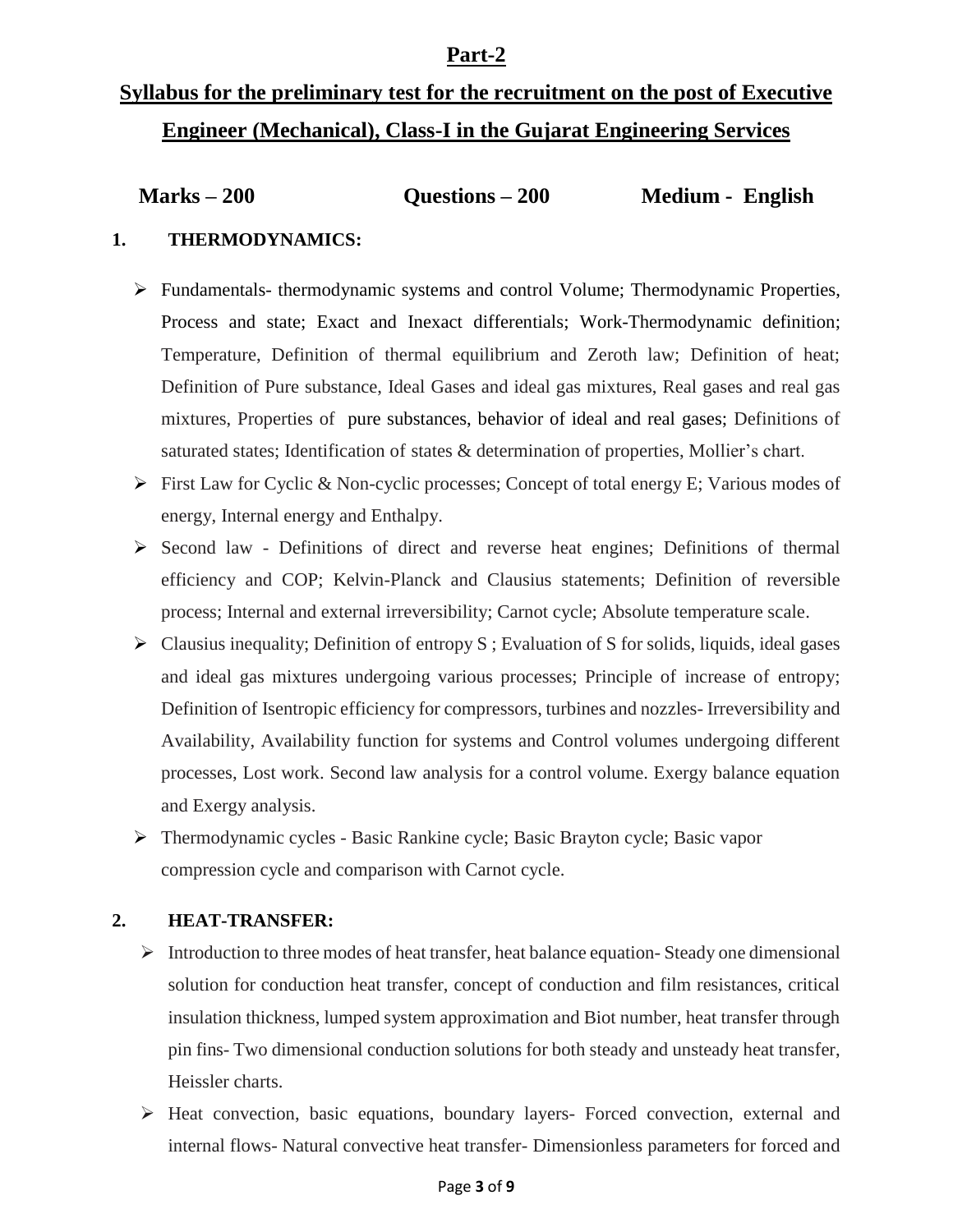free convection heat transfer-Correlations for forced and free convection- Approximate solutions to laminar boundary layer equations (momentum and energy) for both internal and external flow- Estimating heat transfer rates in laminar and turbulent flow situations using appropriate correlations for free and forced convection.

- Interaction of radiation with materials, definitions of radiative properties, Stefan Boltzmann's law, black and gray body radiation, Wien's displacement law
- Types of heat exchangers, Analysis and design of heat exchangers using both LMTD and NTU methods,
- $\triangleright$  Introduction mass transfer, Similarity between heat and mass transfer.

#### **3. Mathematics:**

- $\triangleright$  Multivariable Calculus (Integration), Multiple Integration, Double integrals (Cartesian), change of order of integration in double integrals, Change of variables (Cartesian to polar), Applications: areas and volumes, Center of mass and Gravity (constant and variable densities); Triple integrals (Cartesian), orthogonal curvilinear coordinates, Simple applications involving cubes, sphere and rectangular parallelepipeds; Scalar line integrals, vector line integrals, scalar surface integrals, vector surface integrals, Theorems of Green, Gauss and Stokes.
- First order ordinary differential equations: Exact, linear and Bernoulli's equations, Euler's equations, Equations not of first degree: equations solvable for p, equations solvable for y, equations solvable for x and Clairaut's type.
- $\triangleright$  Ordinary differential equations of higher orders: Second order linear differential equations with variable coefficients, method of variation of parameters, Cauchy-Euler equation; Power series solutions; Legendre polynomials, Bessel functions of the first kind and their properties.
- $\triangleright$  Complex Variable Differentiation: Differentiation, Cauchy-Riemann equations, analytic functions, harmonic functions, finding harmonic conjugate; elementary analytic functions (exponential, trigonometric, logarithm) and their properties; Conformal mappings, Mobius transformations and their properties.
- $\triangleright$  Complex Variable Integration: Contour integrals, Cauchy-Goursat theorem (without proof), Cauchy Integral formula (without proof), Liouville's theorem and Maximum-Modulus theorem (without proof); Taylor's series, zeros of analytic functions, singularities, Laurent's series; Residues, Cauchy Residue theorem (without proof), Evaluation of definite integral involving sine and cosine, Evaluation of certain improper integrals using the Bromwich contour.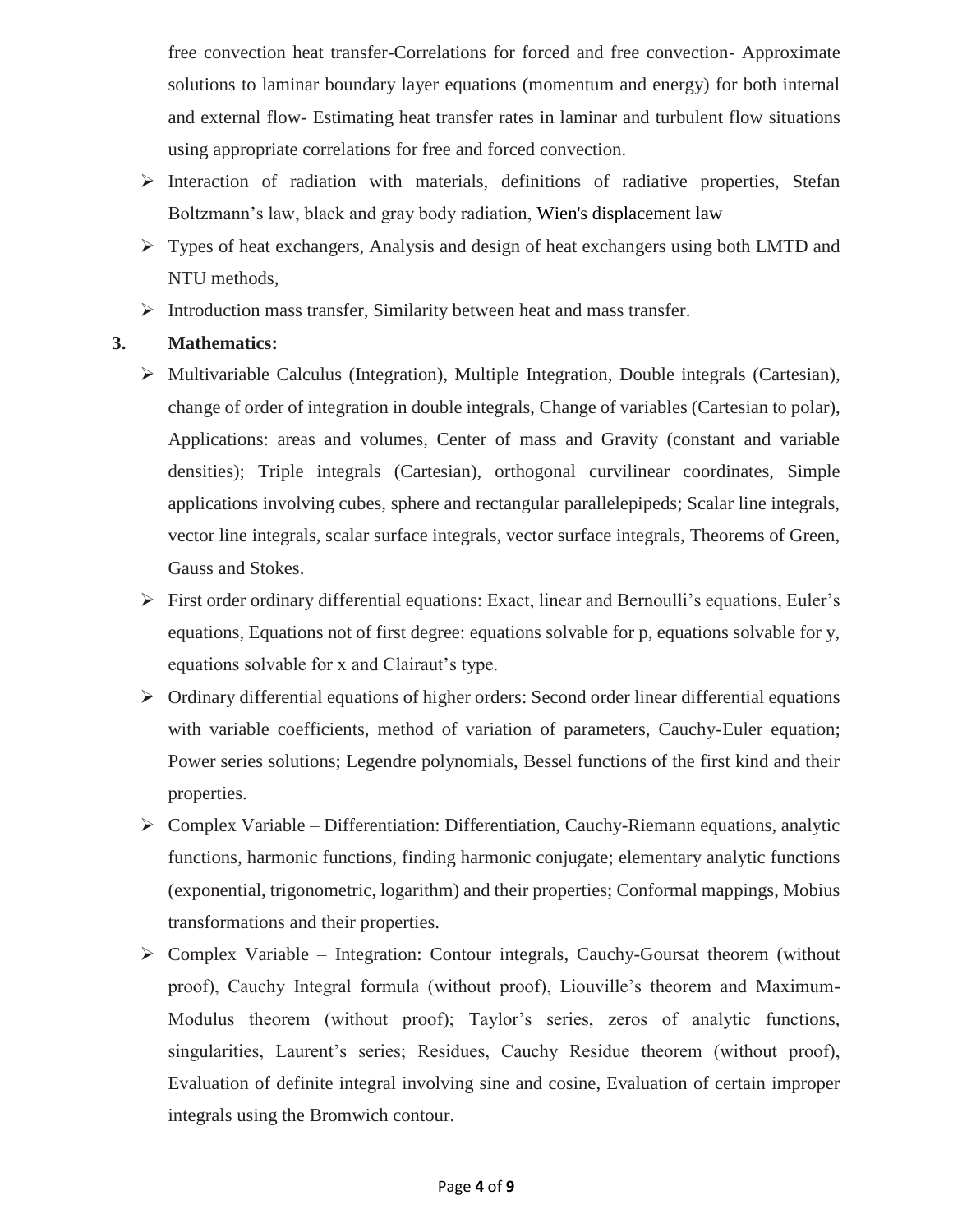#### **4. Fluid Mechanics:**

- Definition of fluid, Newton's law of viscosity, Units and dimensions-Properties of fluids, mass density, specific volume, specific gravity, viscosity, compressibility and surface tension, manometry, buoyancy, forces on submerged bodies, stability of floating bodies, fluid acceleration, fluid statics, momentum and energy, Control volume- application of continuity equation and momentum equation, Incompressible flow, Bernoulli's equation and its applications.
- Exact flow solutions in channels and ducts, Couette and Poisuielle flow, laminar flow through circular conduits and circular annuli- concept of boundary layer – measures of boundary layer thickness – Darcy Weisbach equation, friction factor, Moody's diagram. Elementary turbulent flow, flow through pipes, head losses in pipes, bends and fittings, Types of Pipes.
- $\triangleright$  Need for dimensional analysis–methods of dimension analysis–Similitude–types of similitude Dimensionless parameters–application of dimensionless parameters–Model analysis.
- $\triangleright$  Euler's equation theory of Rotodynamic machines various efficiencies velocity components at entry and exit of the rotor, velocity triangles – Centrifugal pumps, working principle, work done by the impeller, performance curves – Cavitation in pumps-Reciprocating pump–working principle.
- $\triangleright$  Classification of water turbines, heads and efficiencies, velocity triangles- Axial, radial and mixed flow turbines- Pelton wheel, Francis turbine and Kaplan turbines, working principles – draft tube-Specific speed, unit quantities, performance curves for turbines – governing of turbines.
- Types of Pumps, Pump viscosity, Centrifugal, NPSH, Pump curves, Progressive cavity, Screw pumps, Rope Pump, Submersible, Vertical turbine, Coupling section, Motor section, Well Section, Hydraulic Principles, General pumping fundamental.
- Spillways-Types of spillway based on most prominent features, Spillway Crest Gates.
- Flood Management: Methods of Flood Control, Flood Alleviation or Flood Mitigation, Structural Mitigation Measures, Non-Structural Mitigation Measures.

## **5. Power Engineering and Power Plant Engineering:**

- $\triangleright$  Air and gas compressors; vapor and gas power cycles, concepts of regeneration and reheat.
- $\triangleright$  Coal based thermal power plants, basic Rankine cycle and its modifications, layout of modern coal power plant, super critical boilers, FBC boilers, turbines, condensers, steam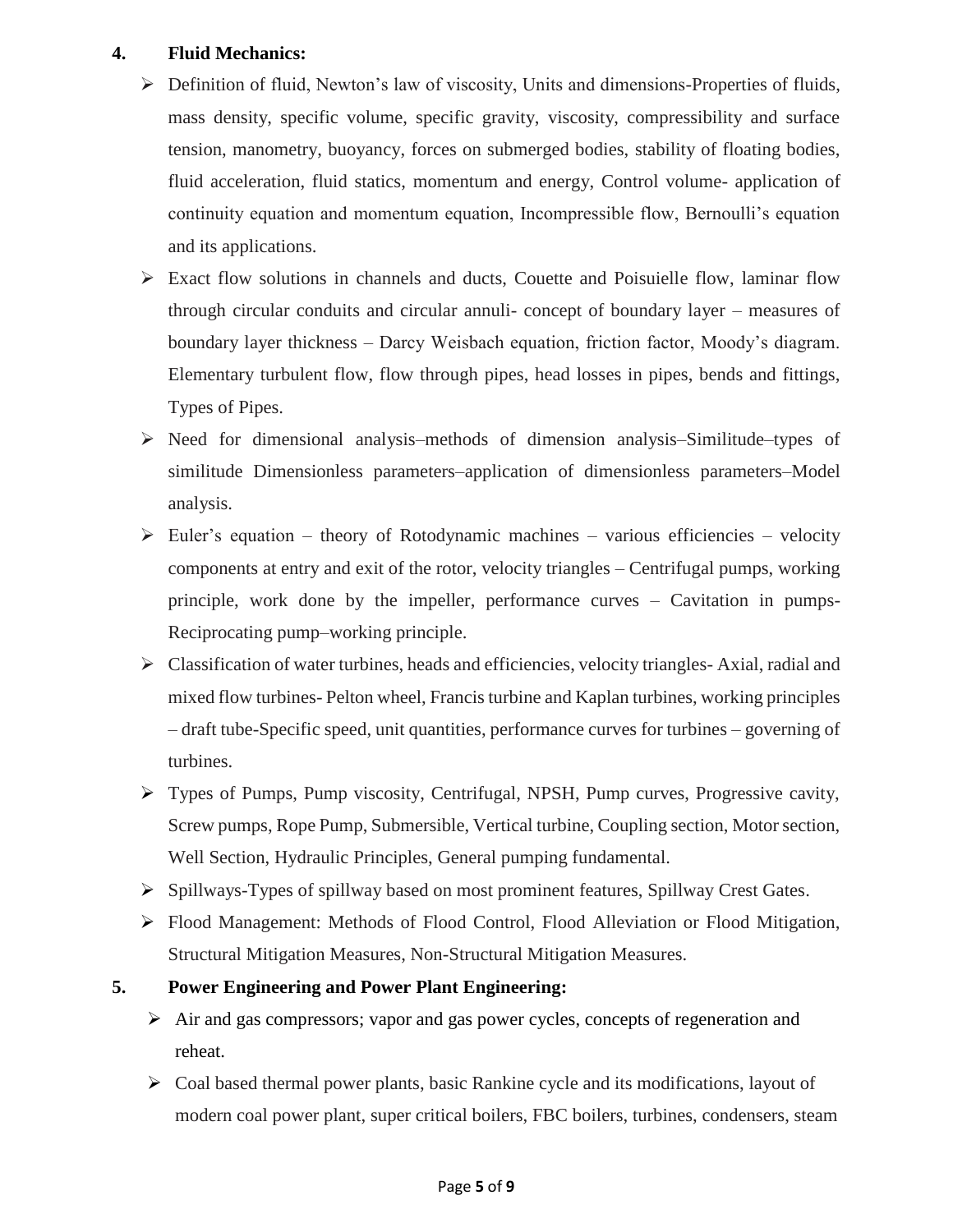andheating rates, subsystems of thermal power plants, fuel and ash handling, draught system, feed water treatment, binary cycles and cogeneration systems

- $\triangleright$  Gas turbine and combined cycle power plants, Brayton cycle analysis and optimization, components of gas turbine power plants, combined cycle power plants, Integrated Gasifier based Combined Cycle (IGCC) systems.
- $\triangleright$  Basics of nuclear energy conversion, Layout and subsystems of nuclear power plants, Boiling Water Reactor (BWR), Pressurized Water Reactor (PWR), CANDU Reactor, Pressurized Heavy Water Reactor (PHWR), Fast Breeder Reactors (FBR), gas cooled and liquid metal cooled reactors, safety measures for nuclear power plants.
- Hydroelectric power plants, classification, typical layout and components, principles of wind, tidal, solar PV and solar thermal, geothermal, biogas and fuel cell power systems
- $\triangleright$  Energy, economic and environmental issues, power tariffs, load distribution parameters, load curve, capital and operating cost of different power plants, pollution control technologies including waste disposal options for coal and nuclear plants.

#### **6. I.C. Engines:**

- $\triangleright$  Combustion in SI and CI engines, Combustion stages, Combustion chambers and abnormal combustion. Fuel supply systems in SI and CI engines, carburetors, Port fuel injection, direct injection and Common rail injection. Ignition system, Lubrication system and Cooling system. Testing of IC engines. Engine emissions and control. Advanced IC Engine concepts Air-standard Otto, Diesel and dual cycles.
- Engine Management, Engine System, Engine Mapping, Open Loop Engine Control Systems, Closed loop Engine Control System, Additional Engine Management System, lean burn engine control. Complete Vehicle Control System, Artificial intelligence and Engine management. Maintenance and fault diagnostics of engine management system, Engine diagnostics, Troubles and Tune-up, Engine service. Vehicle performanceperformance parameters.
- Heavy Earth Movers, Types of Excavators, Dumpers, Draggers, Cranes

#### **7. Refrigeration and air-conditioning:**

Vapour and gas refrigeration and heat pump cycles; properties of moist air, psychrometric chart, basic psychrometric processes.

#### **8. Strength of Materials:**

 Deformation in solids- Hooke's law, stress and strain- tension, compression and shear stresses-elastic constants and their relations- volumetric, linear and shear strains- principal stresses and principal planes- Mohr's circle, Poisson's Ratio.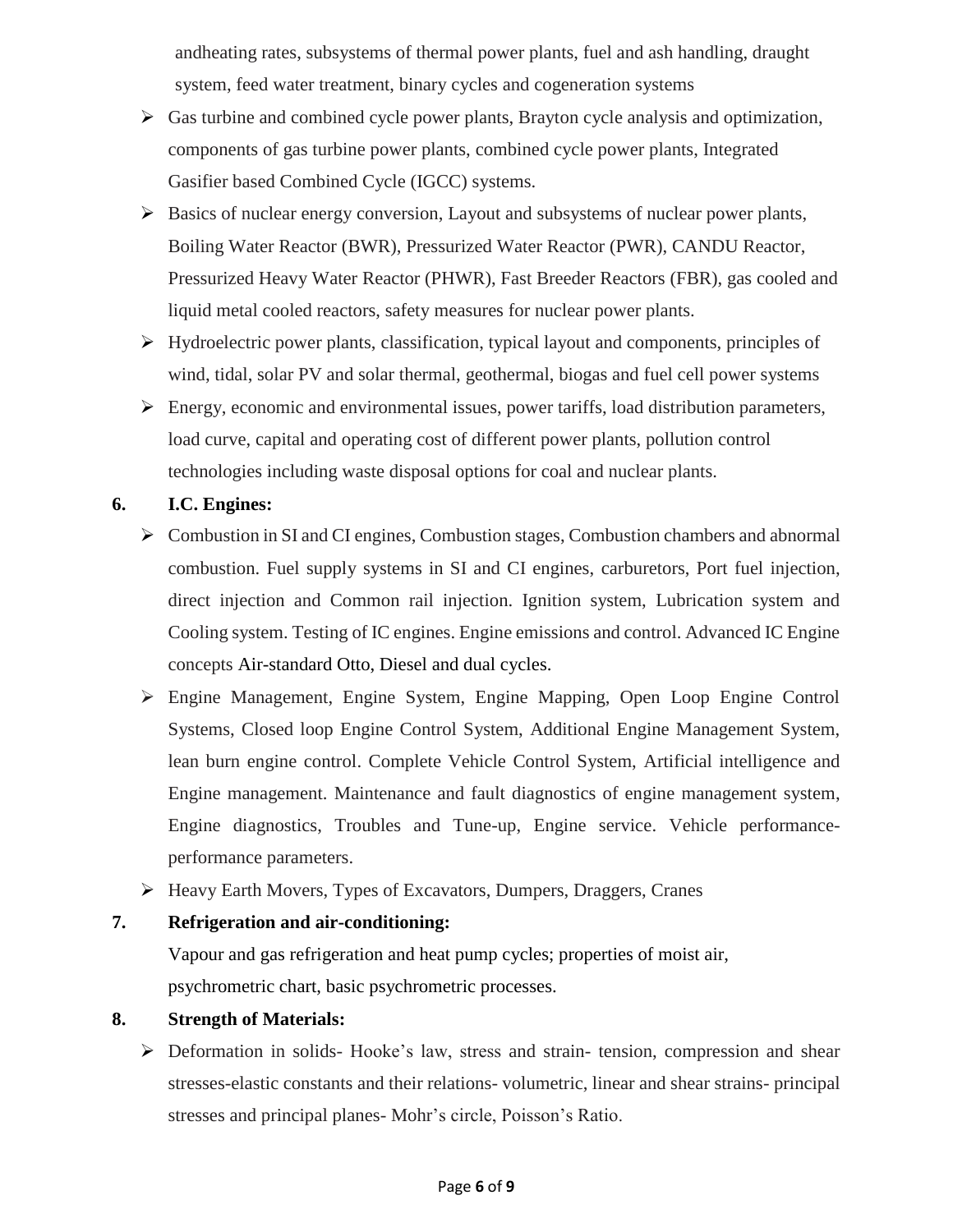- $\triangleright$  Beams and types transverse loading on beams- shear force and bend moment diagrams-Types of beam supports, simply supported and over- hanging beams, cantilevers. Theory of bending of beams, bending stress distribution and neutral axis, shear stress distribution, point and distributed loads.
- $\triangleright$  Moment of inertia about an axis and polar moment of inertia, deflection of a beam using double integration method, computation of slopes and deflection in beams, Maxwell's reciprocal theorems.
- $\triangleright$  Torsion, stresses and deformation in circular and hollow shafts, stepped shafts, deflection of shafts fixed at both ends, stresses and deflection of helical springs.
- $\triangleright$  Axial and hoop stresses in cylinders subjected to internal pressure, deformation of thick and thin cylinders, deformation in spherical shells subjected to internal pressure.
- $\triangleright$  Euler's Theory of columns, Energy methods, Thermal Stress, Strain Gauge and rosettes, Testing of Materials with Universal testing Machine, Testing of Hardness and Impact Strength.

#### **9. Engineering Mechanics:**

Free-body diagrams and equilibrium; trusses and frames; virtual work; kinematics and dynamics of particles and of rigid bodies in plane motion; impulse and momentum (linear and angular) and energy formulations, collisions.

#### **10. Kinematics and Theory of Machines:**

- $\triangleright$  Classification of mechanisms-Basic kinematic concepts and definitions-Degree of freedom, mobility- Grashof's law, Universal Joint-Rocker mechanisms Displacement, velocity and acceleration analysis of plane mechanisms; dynamic analysis of linkages; cams; gears and gear trains; flywheels and governors; balancing of reciprocating and rotating masses; gyroscope.
- Pumps and Motors, Compressors.

## **11. Engineering Materials**:

Structure and properties of engineering materials, phase diagrams, heat treatment, stressstrain diagrams for engineering materials. Young's modulus, generalized Hooke's law, yielding and yield strength, ductility, resilience, toughness and elastic recovery; Hardness: Rockwell, Brinell and Vickers and their relation to strength. Static failure theories: Ductile and brittle failure mechanisms, Maximum normal stress, Mohr-Coulomb and Modified Mohr-Coulomb; Fracture mechanics: Introduction to Stress- intensity factor approach and Griffith criterion. Fatigue failure: High cycle fatigue, Stress-life approach, SN curve, endurance and fatigue limits, effects of mean stress using the Modified Goodman diagram; Introduction to non-destructive testing (NDT).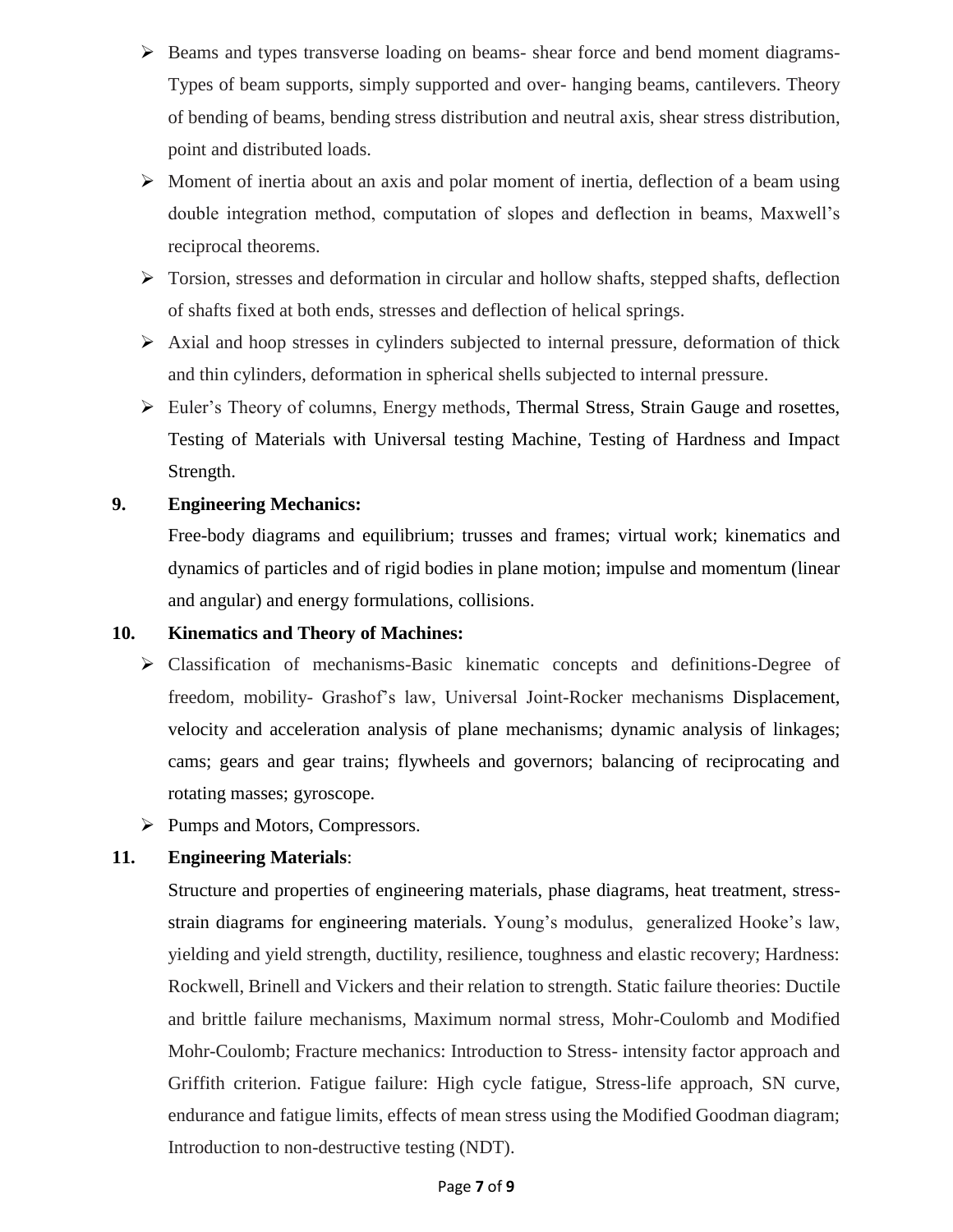#### **12. Manufacturing Processes:**

- $\triangleright$  Different types of castings, design of patterns, moulds and cores; solidification and cooling; riser and gating design. Plastic deformation and yield criteria; fundamentals of hot and cold working processes; load estimation for bulk (forging, rolling, extrusion, drawing) and sheet (shearing, deep drawing, bending) metal forming processes; principles of powder metallurgy. Principles of welding, brazing, soldering and adhesive bonding, Welding and weld Testing, Classifying Welding process, Fusion versus non-fusion, Pressure versus nonpressure, Energy source of welding, other basis for classification and sub-classification.
- $\triangleright$  Heat treatment process-Annealing, tempering, normalizing and spheroidising,
- Alloying of steel, properties of stainless steel and tool steels, maraging steels- cast irons; grey, white, malleable and spheroidal cast irons- copper and copper alloys; brass, bronze and cupro-nickel; Aluminum and Al-Cu – Mg alloys- Nickel based super alloys and Titanium alloys.
- Unconventional Machining Processes: Abrasive Jet Machining, Water Jet Machining, Abrasive Water Jet Machining, Ultrasonic Machining, principles and process parameters **(5)**Electrical Discharge Machining, principle and processes parameters, MRR, surface finish, tool wear, dielectric, power and control circuits, wire EDM; Electro-chemical machining (ECM), etchant & maskant, process parameters, MRR and surface finish. Laser Beam Machining (LBM), Plasma Arc Machining (PAM) and Electron Beam Machining.

#### **13. Metrology and Inspection:**

Limits, fits and tolerances; linear and angular measurements; comparators; gauge design; interferometry; form and finish measurement; alignment and testing methods; tolerance analysis in manufacturing and assembly.

#### **14. Computer Integrated Manufacturing:**

Basic concepts of CAD/CAM and their integration tools. NC/CNC Technology and Part programming, Microprocessors in Automation.

#### **15. Basic Electronic Engineering**

Semiconductor Devices and Applications: Introduction to P-N junction Diode and V-I characteristics, Half wave and Full-wave rectifiers, capacitor filter. Zener diode and its characteristics, Zener diode as voltage regulator. Regulated power supply IC based on 78XX and 79XX series, Introduction to BJT, it's input-output and transfer characteristics, BJT as a single stage CE amplifier, frequency response and bandwidth.